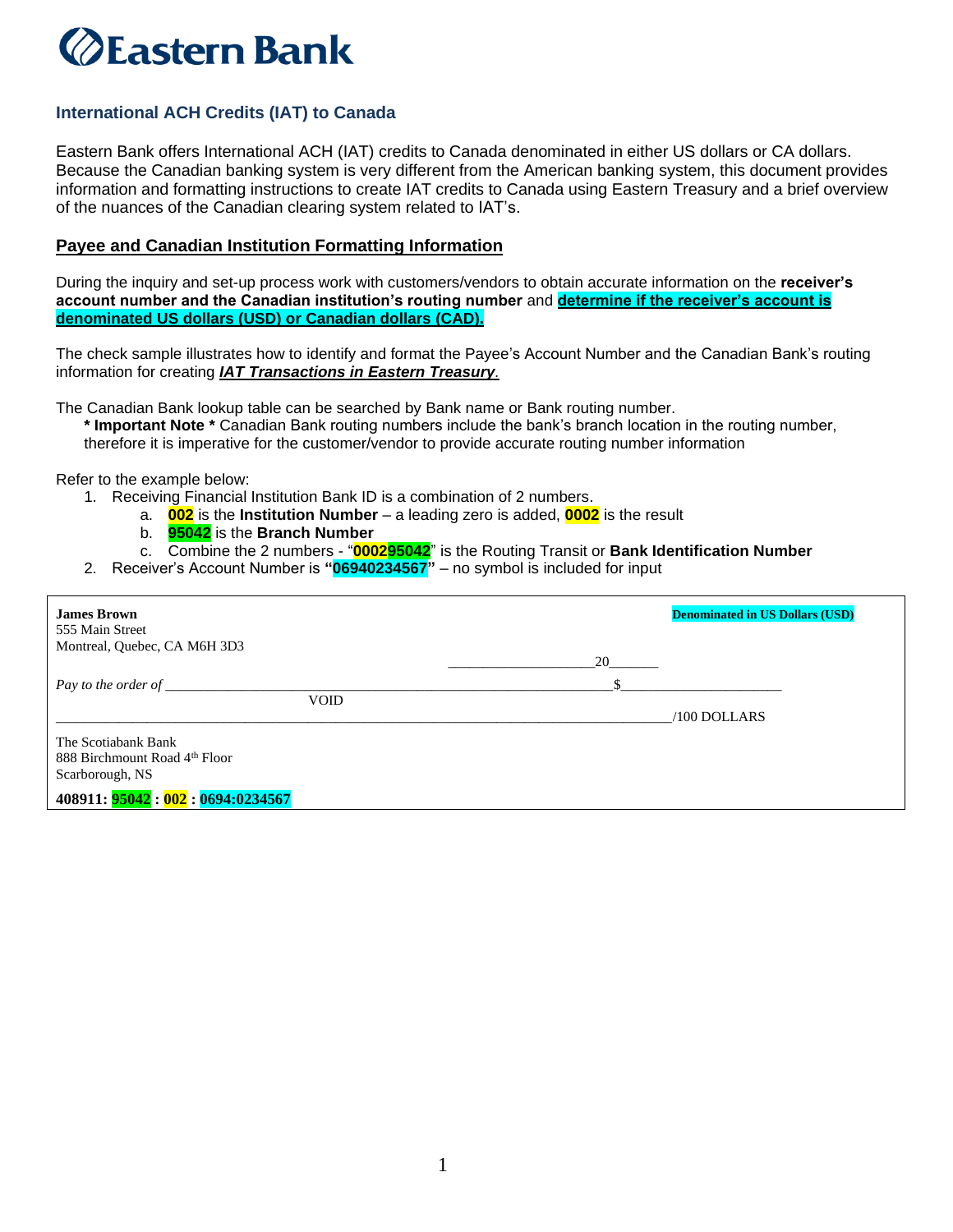## *<u>@Eastern Bank</u>*

**The following screen shots translate the above Bank information into an IAT Payment:**

| <b>Originator Information</b>                                                   |                         |                    |                                                     |                          |                                                                         |              |                |                    |                         |
|---------------------------------------------------------------------------------|-------------------------|--------------------|-----------------------------------------------------|--------------------------|-------------------------------------------------------------------------|--------------|----------------|--------------------|-------------------------|
| * Originator ID                                                                 |                         |                    | * Value Date                                        |                          |                                                                         |              |                |                    |                         |
| ACH COMPANY 2-                                                                  |                         | $\times$ $ \times$ | 10/17/2019                                          | ΔÎ,                      |                                                                         |              |                |                    |                         |
| No Balance Available                                                            |                         |                    | Payment must be approved by<br>10/17/2019 18:00 EDT |                          |                                                                         |              |                |                    |                         |
| <b>Batch Description</b>                                                        | <b>Descriptive Date</b> |                    | <b>Comments</b>                                     |                          |                                                                         |              |                |                    |                         |
| <b>INTACHTRN</b>                                                                |                         |                    |                                                     |                          |                                                                         |              |                |                    |                         |
|                                                                                 |                         |                    | Stored with the transaction, but not forwarded \    |                          |                                                                         |              |                |                    |                         |
| <b>Destination Information</b>                                                  |                         |                    |                                                     |                          |                                                                         |              |                |                    |                         |
| * Destination Country                                                           | * Destination Currency  |                    |                                                     |                          |                                                                         |              |                |                    |                         |
| CANADA<br>$\times$ $ \times$                                                    | -Select-                |                    |                                                     |                          |                                                                         |              |                |                    |                         |
|                                                                                 |                         | $\alpha$           |                                                     |                          |                                                                         |              |                |                    |                         |
|                                                                                 |                         |                    |                                                     |                          |                                                                         |              |                |                    |                         |
|                                                                                 | CAD - CANADIAN DOLLAR   |                    |                                                     |                          |                                                                         |              |                |                    |                         |
|                                                                                 | USD - US DOLLAR         |                    |                                                     |                          |                                                                         |              |                |                    |                         |
|                                                                                 |                         |                    |                                                     |                          |                                                                         |              |                |                    |                         |
|                                                                                 |                         |                    |                                                     |                          |                                                                         |              |                |                    |                         |
|                                                                                 | Q<br>ID                 |                    |                                                     |                          |                                                                         |              |                |                    |                         |
|                                                                                 |                         |                    |                                                     |                          |                                                                         |              |                |                    |                         |
|                                                                                 |                         |                    |                                                     |                          |                                                                         |              |                |                    |                         |
|                                                                                 |                         |                    |                                                     |                          |                                                                         |              |                |                    |                         |
|                                                                                 |                         |                    |                                                     |                          |                                                                         |              |                |                    |                         |
| Payee Information<br>* Name<br>James Brown<br>* Address<br>Main st<br>* Country | * City                  |                    | * Province                                          |                          | * Postal Code                                                           |              |                |                    |                         |
| CANADA<br>$\times$ $ \times$                                                    | Montreal                |                    | Quebec                                              |                          | M6H 3D3                                                                 |              |                |                    |                         |
|                                                                                 | * Account Number        |                    | * Bank Code Type                                    |                          | * Bank Code                                                             | Q            | * Account Type |                    | * Transaction Type Code |
| * Bank + Account/IBAN<br><b>Bank + Account</b><br>$\times$ $ \times$            | 06940234567             |                    | CA                                                  | $\times$ $^{-}$ $\times$ | 000295042 - THE BANK                                                    | $\mathbf{v}$ | Checking       | $\times$ $ \times$ | Business/Commercial x v |
|                                                                                 |                         |                    |                                                     |                          | THE BANK OF NOVA SCOTIA<br>888 Birchmount Road 4th Floor<br>Scarborough |              |                |                    |                         |
| * Debit/Credit                                                                  | * Amount                |                    |                                                     |                          |                                                                         |              |                |                    |                         |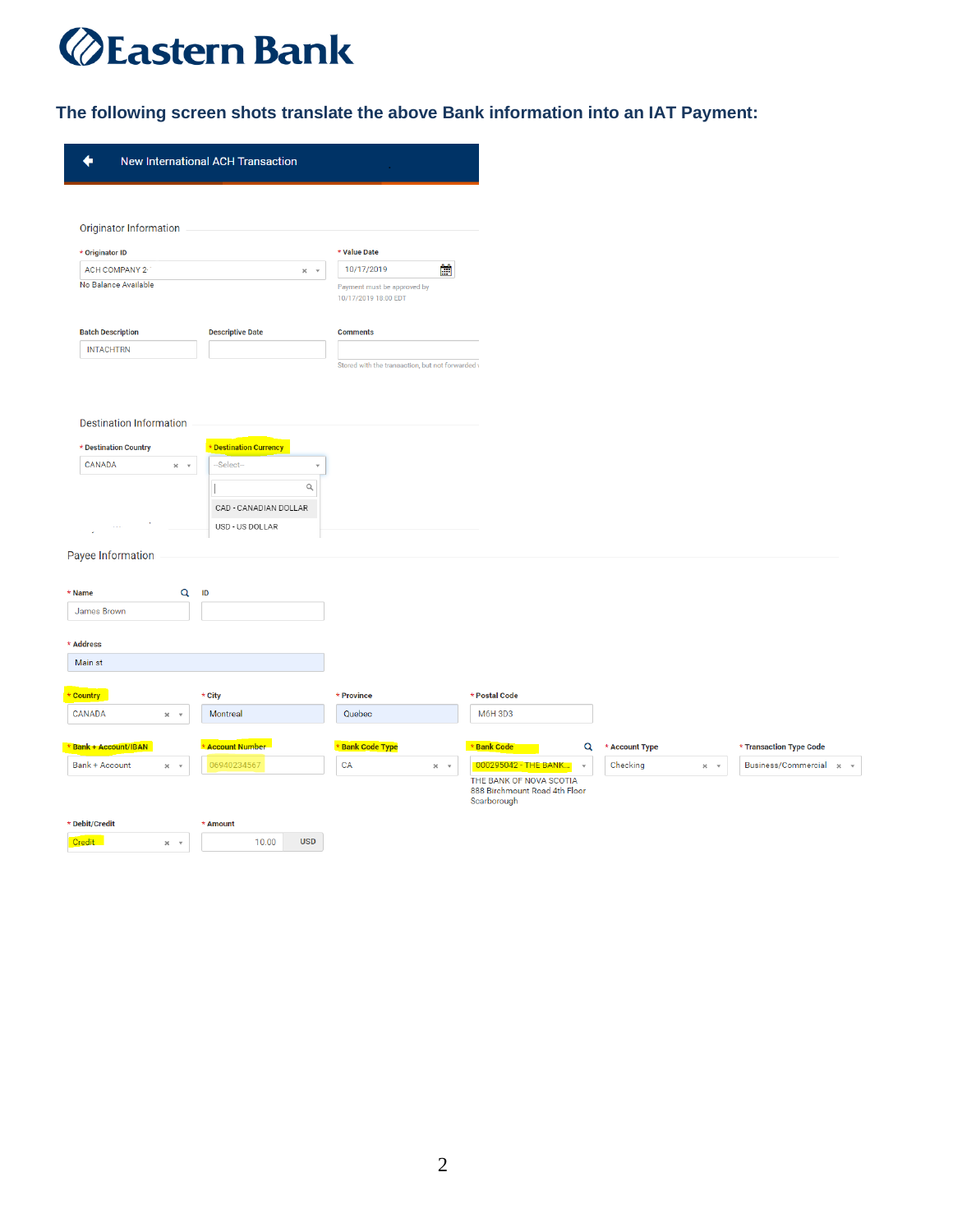

## **The following information provides a general description, processing and regulatory information for sending ACH Payments to Canada.**

## **International ACH Transaction (IAT) processing – Canada**

#### **General Description**

Eastern Bank supports the Federal Reserve's mission to ensure an efficient, effective and accessible retail payments system and offers a single processing stream for our customers sending and receiving domestic and international ACH credit items using domestic FedACH deadlines.

Cross-border payments are formatted using the NACHA Standard Entry Class (SEC) code IAT (international ACH transaction). The Company/Batch Header Record contains information specific to cross-border payments, including data related to foreign exchange, origination and destination country, and currency codes. The IAT SEC code and fields in the Company Batch Header Record allow cross-border payments to be readily identified.



#### **Canadian Requirements and Service Description**

For payments originated in the U.S. and sent through Eastern Bank, the Federal Reserve Bank of Atlanta serves as the U.S. Gateway Operator (GO) and works with the appropriate Foreign Gateway Operator (FGO). Eastern Bank has partnered with the Federal Reserve Bank and Scotiabank, which are acting as gateway operators and serve as conduits to their domestic payments systems to accomplish straight-through processing of payments.

It is important to remember that each country is governed by its own domestic clearing rules and practices. Some of the prominent differences between the U.S. and Canadian payments systems are highlighted to assist you in planning and implementing IAT transactions. The Canada Service supports both forward ACH 1-day and 2-day debits and credits originated in the U.S. and destined to any receiver's account in Canada. Please note that Eastern Bank only allows **2-day** credit transactions to Canada.

NACHA Operating Rules allow for transactions to be originated in three types of currency value exchange: fixed-to-fixed (FF), fixed-to-variable (FV), or variable-to-fixed (VF). **Eastern Bank accommodates fixed-to-variable (FV) and fixedto-fixed (FF) Credit transactions for outbound payments destined to Canada.**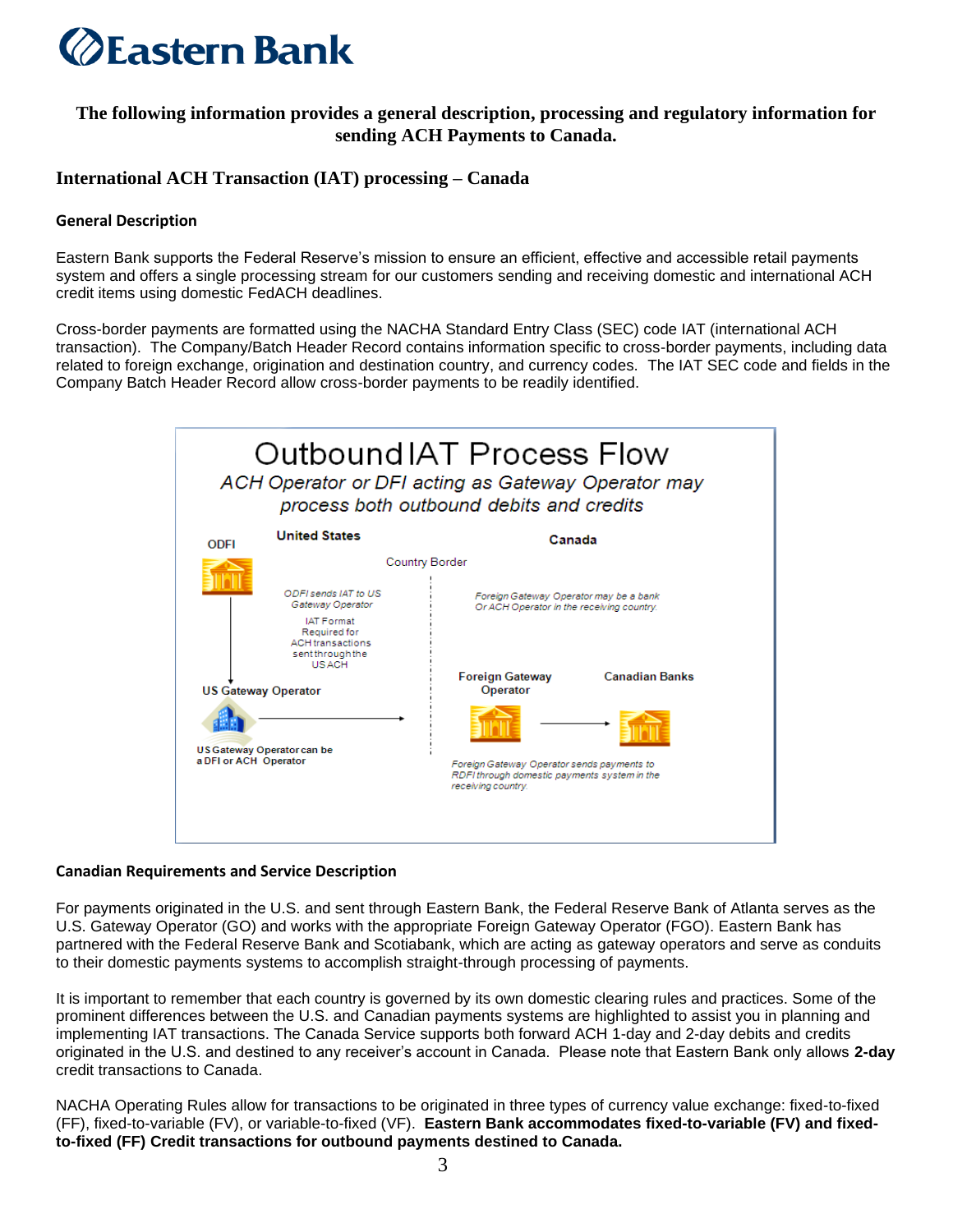

As Canada is a dual-currency country, it is common practice for customers in Canada to have bank accounts denominated in either Canadian or U.S. dollars. Therefore, the Canada service allows for the flexibility in foreign exchange options, depending upon what the Canadian receiver's account is denominated in – fixed-to-fixed (FF) or fixedto-variable (FV). The items can be paid in a variable amount of Canadian dollars (FV - USD to CAD) based upon a daily exchange rate applied by Scotiabank or in U.S. dollars (FF- USD to USD). All settlement with U.S. participants is in U.S. dollars.

### **Rule Differences**

The Federal Reserve Bank and Scotiabank serve as conduits to their domestic payment systems to process and deliver international ACH payments. ACH items originated in the United States are governed by U.S. laws and rules (including the NACHA Rules), until they cross the border into Canada. Once they arrive in Canada, Canadian laws and rules apply.

#### *Prenotifications and Notifications of Change (NOC)*

Prenotes are not supported in Canada. Any prenotes sent to Canada will be rejected by FedACH. To verify account information for a new receiver, a forward IAT credit for \$2.00 may be sent. If the information for the receiver is incorrect, the receiving financial institution will return the item within the appropriate time frame for the receiving country.

NOC processing is supported in the Canada Service and NOCs may be initiated to notify ODFIs in the U.S. that previously valid information contained in a posted entry has become outdated and should be changed.

#### *ODFI Recalls and Reversals*

Reversals are not supported in FedGlobal. If an error is detected after a file has been submitted, the U.S. ODFI should contact the originator, which in turn should work with the receiver to request a refund of the duplicated funds. In addition, the U.S. ODFI can contact FedACH, who can provide contact information for the foreign RDFI.

The U.S. ODFI and/or originator are responsible for contacting the foreign RDFI or the beneficiary to request a refund of the item.

#### **Canadian Payments System Overview**

In Canada, the clearing and settlement of ACH payments is handled separately. There is no ACH Operator, and ACH payments are exchanged directly among banks that are known as direct clearers in the Automated Clearing Settlement System (ACSS). The Bank of Canada, which is the central bank, provides the settlement for payments processed. Canadian banks are classified as either a direct or indirect clearing bank. There are a small number of financial institutions that act as direct clearers; all other financial institutions are indirect clearers and must arrange for a direct clearer to act as an agent on their behalf within the clearing system.

As noted earlier, ACH items originated in the U.S. are governed by U.S. laws and rules (including OC4 and the NACHA Rules) until they cross the border into Canada. Once they arrive in Canada, Canadian laws and the rules of the Canadian Payments Association (CPA) apply. The CPA, as the rulemaking authority in Canada, imposes significant financial penalties for rule violations. The Canadian payment rules can be obtained from the web site at [http://www.cdnpay.ca.](http://www.cdnpay.ca/) In the case that Scotiabank is notified for a CPA Rules violation, it will inform the ODFI that a violation has occurred and on a best effort basis, will work with the ODFI to ensure that the ODFI's payments are compliant with the CPA rules.

Examples of rule differences include but may not be limited to the following:

• Return times are longer in Canada than in the U.S. In Canada, consumers can return debits up to 90 days after the debit date. Businesses can return debits up to 10 days. Although credits are seldom returned, the same return timeframes apply.

• While debits into Canada are supported, originating financial institutions must be aware of, and comply with, the substantive requirements of the Canadian payment system rule H-1 on pre-authorized debits ("PAD"). Please refer directly to the CPA Rules to review the requirements of Rule H-1 at: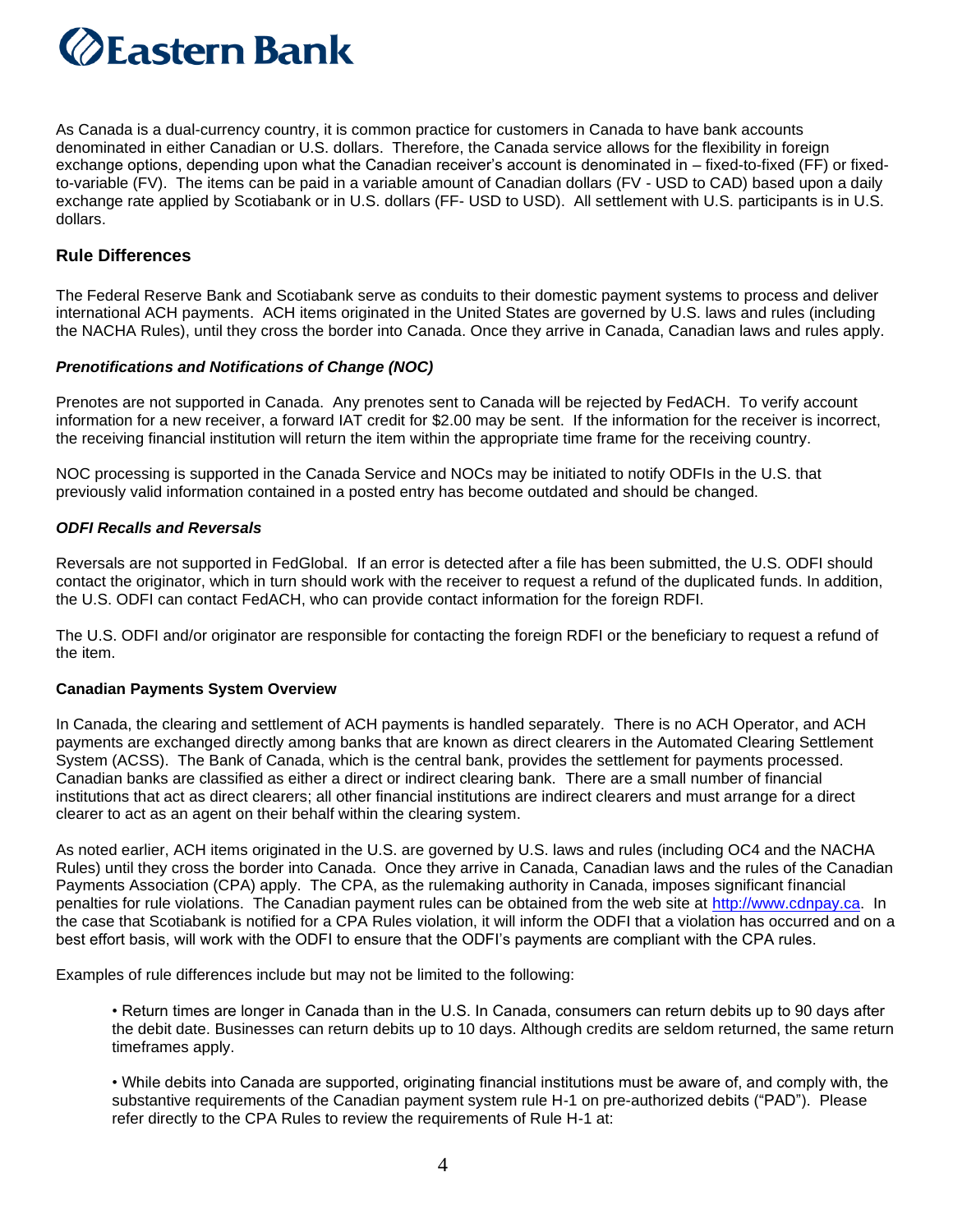# *<b>ZEastern Bank*

[http://www.cdnpay.ca/imis15/pdf/pdfs\\_rules/rule\\_h1.pdf](http://www.cdnpay.ca/imis15/pdf/pdfs_rules/rule_h1.pdf) . Please note that Eastern Bank does not allow the processing of debits to Canada at this time.

• Bill C-25 was introduced in June 2009 to update existing procedures and laws of money laundering and terrorist financial reporting. Due to the nature of this bill, Scotiabank will be reviewing all payments for proper compliance, including the quality of the data that is being passed from the U.S. to Canada. If for some reason, there are pertinent fields such as the receiver information, that is not properly formatted according to the NACHA formats and/or the quality of the data within the fields is not reasonable, Scotiabank will return the item back to the originating depository financial institution. For more information on Bill C-25, please refer directly to: http://www.fintrac.gc.ca/publications/nr/Bg2007-10-25-eng.asp

## **Payment and Settlement Flows**

This section describes both processing and settlement schedules for the Canada Service.

## *Processing*

- 1. Originator submits IAT transactions to Eastern Bank by 4:00 PM
	- a. FF and FV credit payments cannot be combined in one batch therefore must be batched separately
		- b. Eastern Bank submits transactions to OFAC screening
		- c. NACHA formatted file containing Canadian cross-border transactions is transmitted to FedACH
- 2. FedACH reviews the file and validates that receipt is from an eligible participant
	- a. The deposit deadline for cross-border items is 2:15 AM ET
	- b. Files are transmitted to Scotiabank by 6:00 AM ET for further processing
- 3. Scotiabank translates the NACHA formatted items into the Canadian format and converts the U.S. dollar amounts into Canadian dollars if the items are FV
	- a. Subsequently, Scotiabank posts the transactions to receiving accounts held at Scotiabank or distributes the transaction to RDFIs in Canada.

### *Settlement*

- 1. Transactions are delivered to Canadian RDFIs according to standard Canadian electronic funds transfer (EFT) delivery schedules and exchanges between direct clearers
	- a. Canadian EFT payments are exchanged at 10:00 ET and 2:30 PM ET
		- i. All U.S. dollar items (FF) are delivered in the 10:00 AM ET exchange
		- ii. All FV items are delivered to Canadian RDFIs in the 2:30 PM ET exchange
			- 1. Scotiabank sets the foreign exchange rate at 10:00 AM ET
	- b. Each Canadian RDFI can post items to receiver accounts according to its own internal timetable
	- c. A survey of Canadian banks shows that the posting times vary from 5:30 PM ET on Day 1 to 8:00 AM ET on Day 2 for FV items and 11:00 AM ET on Day 1 to 8:00 AM ET on Day 2 for FF items.

The convention of "Day 0" and "Day 1" is used to distinguish the "day" in which processing occurs versus the "day" in which settlement takes place and reflects the FedACH processing day cycle (e.g. start of Day "0" at 3:00 AM ET Monday through close of Day "0" at 2:15 AM ET on Tuesday).

## *Fixed-to-Fixed (FF – USD to USD)*

If sending payments to Canadian receivers using the FF payment option: The items are deposited by the ODFI/SP (Sending Point), received and processed by FedACH and forwarded to Scotiabank where the items are converted into the Canadian format. In this case, there is no foreign exchange, and the items are delivered to the Canadian banks in U.S. dollars. Due to the time frames for exchanging U.S. dollars in Canada, 1-day FF payments received by FedACH after 2:00 PM ET will be processed as 2-day payments.

## *Fixed-to-Variable (FV – USD to CAD)*

If sending payments to Canadian receivers using the FV payment option: The ODFI/SP deposits an ACH input file with FedACH, which receives and processes the file. The deposit deadline is 02:15 ET on FedACH processing Day 0<sup>4</sup>. FedACH acknowledges receipt of the file for the ODFI/SP, creates the accounting entries, and makes available settlement information to the ODFI and Scotiabank. Scotiabank receives the Canadian items in the file from FedACH on Day 1. Scotiabank reformats the items, converts the U.S. dollar amounts into Canadian dollars at 10:00 ET and exchanges the payments with the Canadian banks. All settlement with U.S. participants is in U.S. dollars.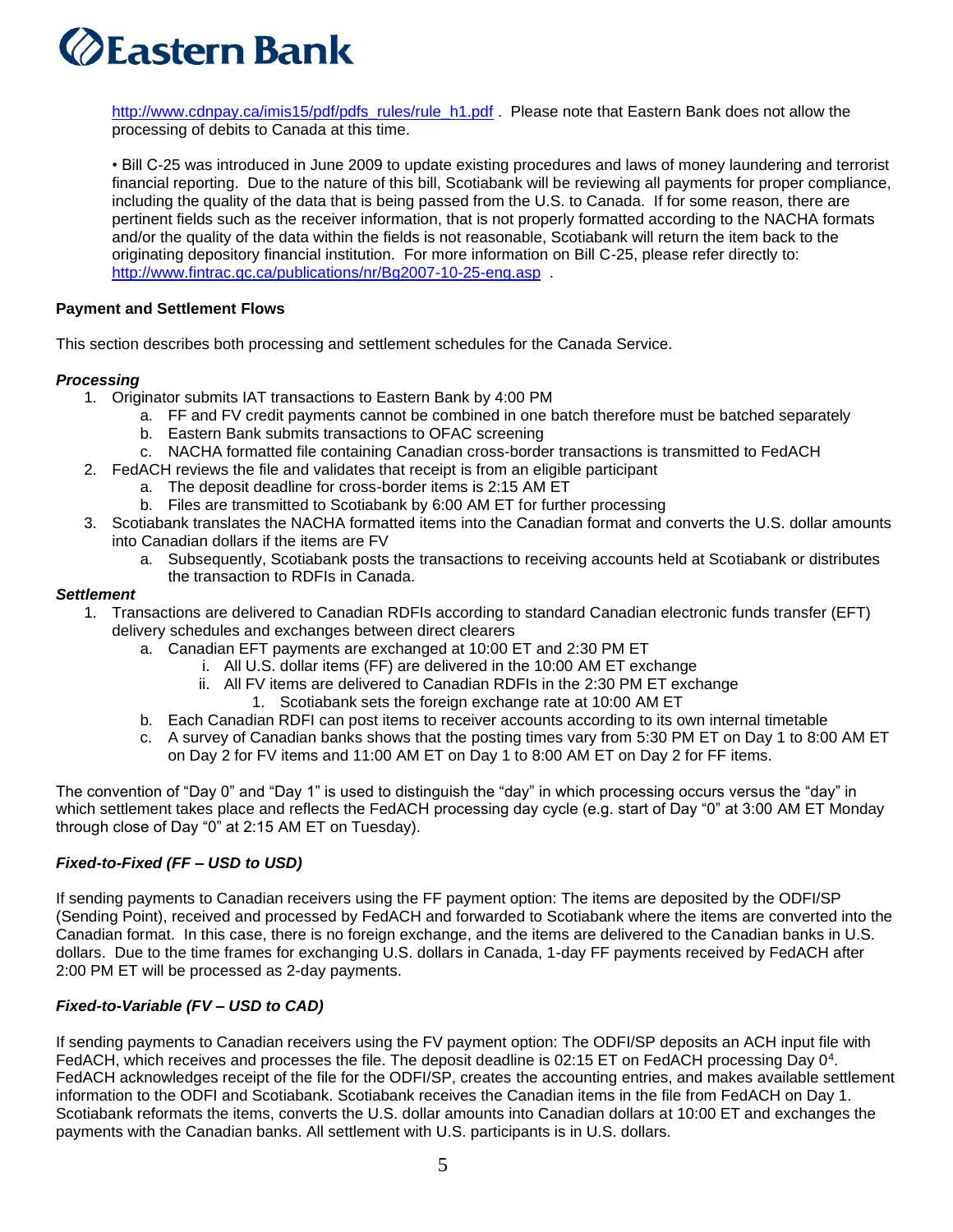

#### **Holiday Schedule**

Canadian banking holidays are not all identical to U.S. banking holidays, and ODFIs occasionally transmit items through FedACH for settlement on a Canadian holiday. When an ODFI submits items for settlement on a national Canadian holiday that is not a U.S. holiday, FedACH will process the items and settle against the ODFI's settlement account on the specified settlement date, and Scotiabank will process, deliver and settle the items to the receivers in Canada on the next Canadian banking day after the holiday. The FX Rate will then be set according to the rate posted on the business day following the holiday and funds availability will be at the opening of business on the following day.

#### **Canadian Banking Holidays**

New Year's Day (observed) Family Day \* Good Friday \* Victoria Day \* Canada Day \* Civic Holiday \* Labor Day Thanksgiving Day \* Remembrance Day \* Christmas Day (observed) Boxing Day \* \* Indicate holidays that differ from US Banking holidays

#### **Exception Processing**

#### **Return Items**

When Scotiabank receives files from FedACH, they are processed and posted to receiving accounts at Scotiabank or distributed to receiving institutions through the Canadian clearing system. Subsequently, Scotiabank or the Canadian RDFI may find it necessary to return an item. The item will be returned with the original dollar amount adjusted as necessary based upon the prevailing exchange rate, and the original forward item amount will be referenced in the return addenda record (field eight, position 47-56).

The procedures noted below outline the steps involved in two return item scenarios: items returned/rejected by Scotiabank and items returned by a Canadian RDFI. The items will be returned using one of the following U.S. NACHA Return Reason codes.

| Code             | Reason                                    |
|------------------|-------------------------------------------|
| R <sub>01</sub>  | <b>Insufficient Funds</b>                 |
| R02              | <b>Account Closed</b>                     |
| R <sub>0</sub> 3 | No Account/Unable to Locate<br>Account    |
| R <sub>04</sub>  | Invalid Account Number                    |
| R06              | Returned per ODFI's Request               |
| R07              | <b>Receiver Dispute</b>                   |
| R <sub>08</sub>  | <b>Payment Stopped</b>                    |
| R <sub>09</sub>  | <b>Uncollected Funds</b>                  |
| R <sub>10</sub>  | Customer Advises Not Authorized           |
| R <sub>12</sub>  | Branch Sold to Another DFI                |
| R <sub>14</sub>  | Representative Payee Deceased             |
| R <sub>15</sub>  | Beneficiary or Account Holder<br>Deceased |
| R <sub>16</sub>  | <b>Account Frozen</b>                     |
| R17              | File Record Edit Criteria                 |